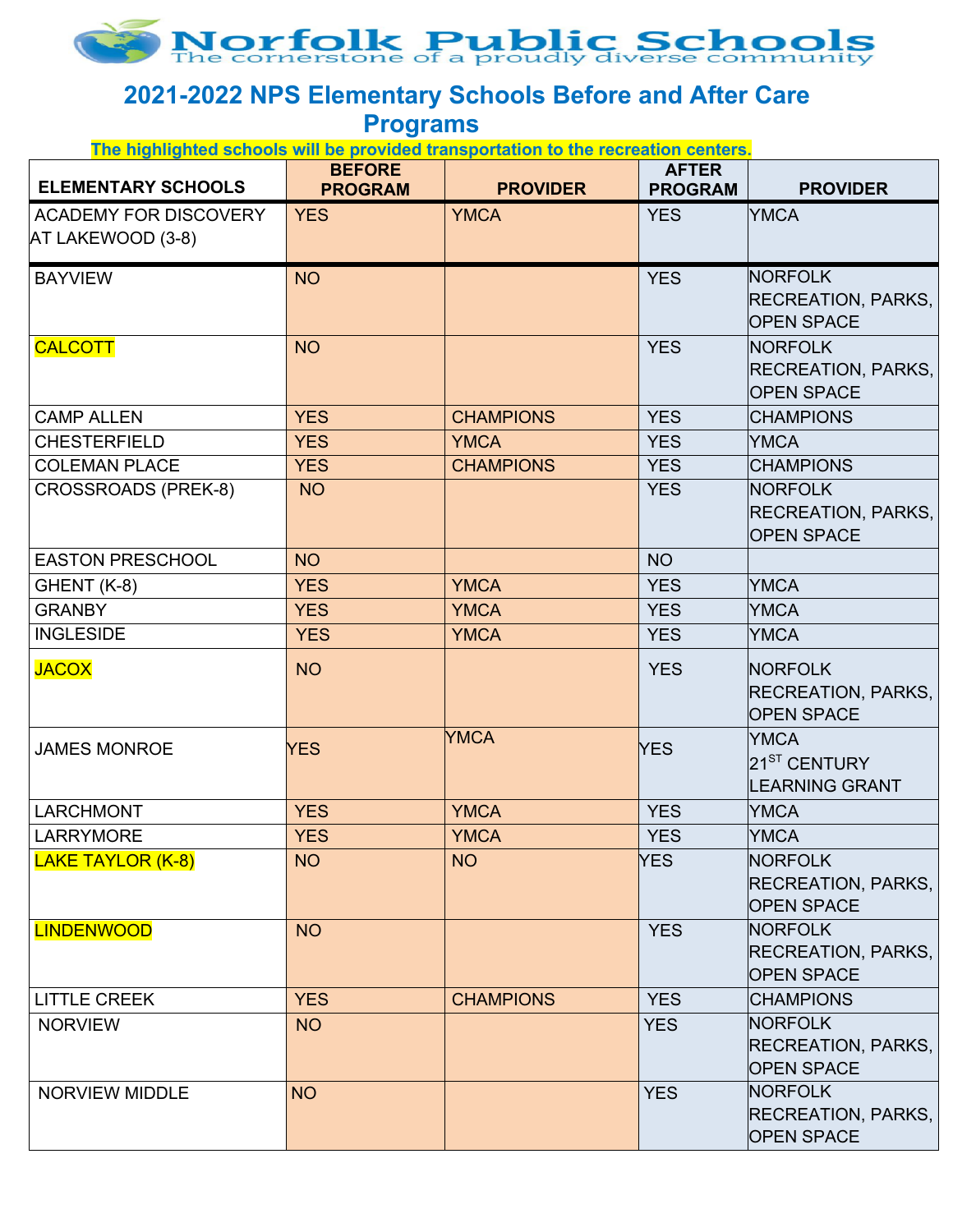| <b>OCEAN VIEW</b>                     | <b>NO</b>  |                                                  | <b>YES</b> | <b>NORFOLK</b><br><b>RECREATION, PARKS,</b><br><b>OPEN SPACE</b>                                                    |
|---------------------------------------|------------|--------------------------------------------------|------------|---------------------------------------------------------------------------------------------------------------------|
| <b>OCEANAIR</b>                       | <b>NO</b>  |                                                  | <b>YES</b> | <b>NORFOLK</b><br><b>RECREATION, PARKS,</b><br><b>OPEN SPACE</b>                                                    |
| P.B. YOUNG (PREK-2)                   | <b>NO</b>  |                                                  | <b>YES</b> | <b>NORFOLK</b><br><b>RECREATION, PARKS,</b><br><b>OPEN SPACE</b>                                                    |
| <b>RICHARD BOWLING</b>                | <b>YES</b> | <b>CHAMPIONS</b>                                 | <b>YES</b> | <b>CHAMPIONS</b>                                                                                                    |
| <b>RUFFNER ACADEMY</b>                | <b>NO</b>  |                                                  | <b>YES</b> | <b>BOYS &amp; GIRLS CLUB</b><br><b>OF SOUTHEAST</b><br><b>VIRGINIA</b>                                              |
| <b>SEWELLS POINT</b>                  | <b>NO</b>  |                                                  | <b>YES</b> | <b>NORFOLK</b><br><b>RECREATION, PARKS,</b><br><b>OPEN SPACE</b>                                                    |
| <b>SHERWOOD FOREST</b>                | <b>NO</b>  |                                                  | <b>YES</b> | <b>NORFOLK</b><br><b>RECREATION, PARKS,</b><br><b>OPEN SPACE</b>                                                    |
| SOUTHSIDE STEM @<br>CAMPOSTELLA (K-8) | <b>YES</b> | <b>SOUTHSIDE BOYS &amp;</b><br><b>GIRLS CLUB</b> | <b>YES</b> | <b>SOUTHSIDE BOYS &amp;</b><br><b>GIRLS CLUB</b><br>21 <sup>ST</sup> CENTURY<br><b>GRANT</b><br><b>INTERVENTION</b> |
| <b>ST. HELENA</b>                     | <b>YES</b> | <b>SOUTHSIDE BOYS &amp;</b><br><b>GIRLS CLUB</b> | <b>YES</b> | <b>SOUTHSIDE BOYS &amp;</b><br><b>GIRLS CLUB</b>                                                                    |
| <b>SUBURBAN PARK</b>                  | <b>YES</b> | <b>YMCA</b>                                      | <b>YES</b> | <b>YMCA</b><br>21 <sup>ST</sup> CENTURY<br><b>LEARNING GRANT</b>                                                    |
| <b>TANNERS CREEK</b>                  | <b>NO</b>  |                                                  | <b>YES</b> | <b>NORFOLK</b><br><b>RECREATION, PARKS,</b><br><b>OPEN SPACE</b>                                                    |
| <b>TARRALLTON</b>                     | <b>NO</b>  |                                                  | <b>YES</b> | <b>NORFOLK</b><br><b>RECREATION, PARKS,</b><br><b>OPEN SPACE</b>                                                    |
| <b>TIDEWATER PARK (3-5)</b>           | <b>NO</b>  |                                                  | <b>YES</b> | <b>NORFOLK</b><br><b>RECREATION, PARKS,</b><br><b>OPEN SPACE</b>                                                    |
| W. H. TAYLOR                          | <b>YES</b> | <b>YMCA</b>                                      | <b>YES</b> | <b>YMCA</b>                                                                                                         |
| <b>WILLARD</b>                        | <b>YES</b> | <b>YMCA</b>                                      | <b>YES</b> | <b>YMCA</b>                                                                                                         |
| <b>WILLOUGHBY</b>                     | <b>NO</b>  |                                                  | <b>NO</b>  |                                                                                                                     |
| BERKLEY/CAMPOSTELLA<br><b>ECC</b>     | <b>YES</b> | <b>LEA BCECC</b>                                 | <b>YES</b> | <b>LEA BCECC</b>                                                                                                    |